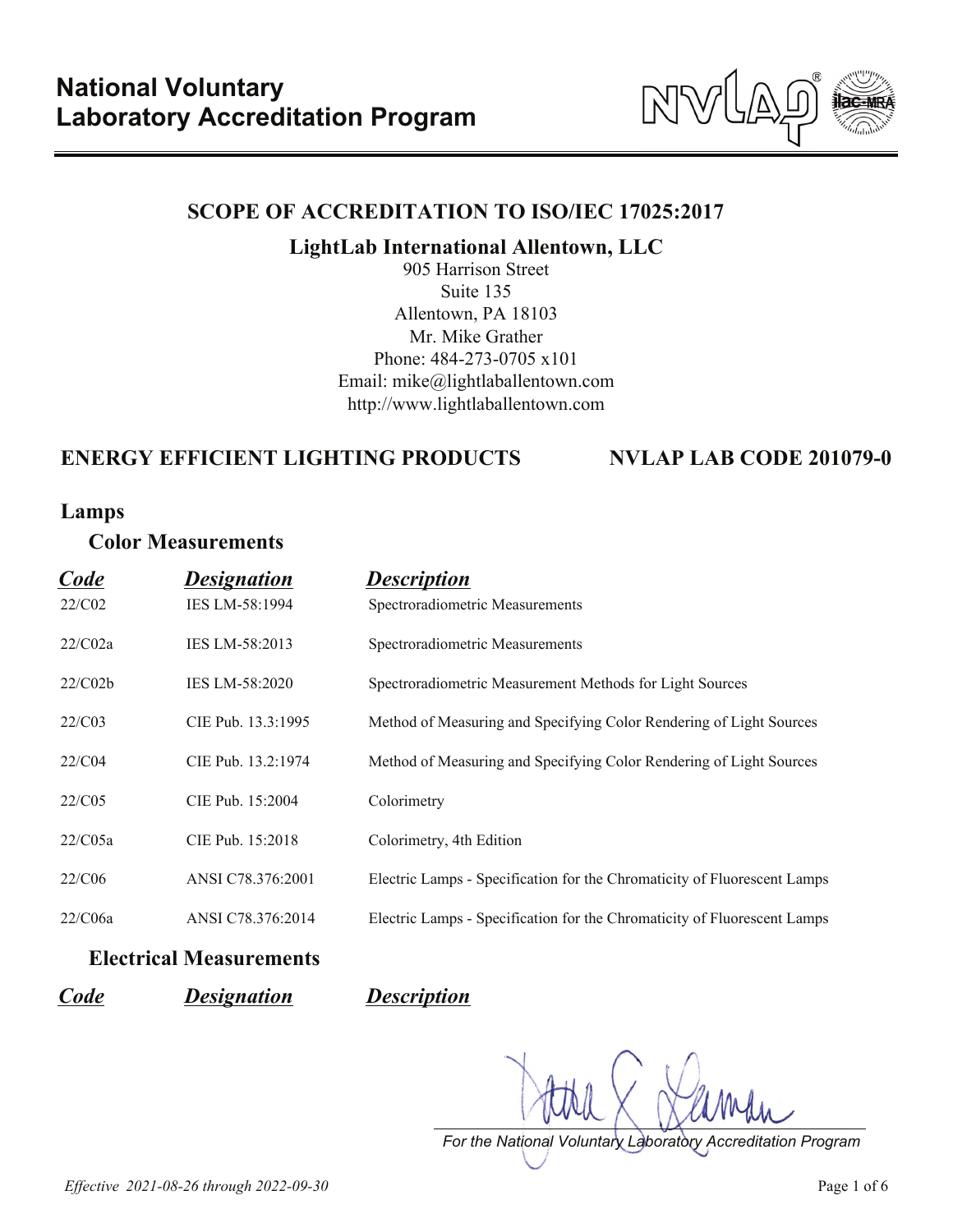



| 22/E11a | IES LM-9:2009        | Fluorescent Lamps - Electrical Measurements                                                                        |
|---------|----------------------|--------------------------------------------------------------------------------------------------------------------|
| 22/E11b | <b>IES LM-9:2020</b> | Electrical and Photometric Measurement of Fluorescent Lamps - Electrical<br>Methods                                |
| 22/E13a | IES LM-45:2009       | Incandescent Lamps - Electrical Measurements                                                                       |
| 22/E13b | IES LM-45:2015       | Incandescent Lamps - Electrical Measurements                                                                       |
| 22/E13c | IES LM-45:2020       | Electrical and Photometric Measurement of General Service Incandescent Filament<br>Lamps - Electrical Measurements |
| 22/E14a | IES LM-51:2013       | High Intensity Discharge (HID) Lamps - Electrical Measurements                                                     |
| 22/E14b | IES LM-51:2020       | Electrical and Photometric Measurement of High Intensity Discharge Lamps -<br><b>Electrical Measurements</b>       |
| 22/E16a | IES LM-66:2011       | Single-Ended Compact Fluorescent Lamps - Electrical Measurements                                                   |
| 22/E16b | IES LM-66:2014       | Single-Ended Compact Fluorescent Lamps - Electrical Measurements                                                   |
| 22/E16c | IES LM-66:2020       | Electrical and Photometric Measurements of Single-Based Fluorescent Lamps -<br><b>Electrical Measurements</b>      |
| 22/E18a | ANSI C78.375:2014    | Fluorescent Lamps - Electrical Measurements                                                                        |
| 22/E32  | ANSI C82.77-10:2014  | Harmonic Emission Limits - Related Power Quality Requirements for Lighting<br>Equipment - Fluorescent              |
| 22/E33  | ANSI C82.77-10:2014  | Harmonic Emission Limits - Related Power Quality Requirements for Lighting<br>Equipment - HID                      |

# **Photometric Measurements**

| Code    | <b>Designation</b>    | <b>Description</b>                                                                              |
|---------|-----------------------|-------------------------------------------------------------------------------------------------|
| 22/P07c | <b>IES LM-9:2009</b>  | Fluorescent Lamps - Total Flux Measurements                                                     |
| 22/P07d | <b>IES LM-9:2009</b>  | Fluorescent Lamps - Intensity Measurements                                                      |
| 22/P07e | <b>IES LM-9:2020</b>  | Electrical and Photometric Measurement of Fluorescent Lamps - Total Flux<br><b>Measurements</b> |
| 22/P07f | <b>IES LM-9:2020</b>  | Electrical and Photometric Measurement of Fluorescent Lamps - Intensity<br>Measurements         |
| 22/P08c | <b>IES LM-20:2013</b> | Reflector Type Lamps - Total Flux Measurements                                                  |
| 22/P08d | <b>IES LM-20:2013</b> | Reflector Type Lamps - Intensity Measurements                                                   |
| 22/P08e | <b>IES LM-20:2020</b> | Photometry of Reflector Type Lamps - Total Flux Measurement                                     |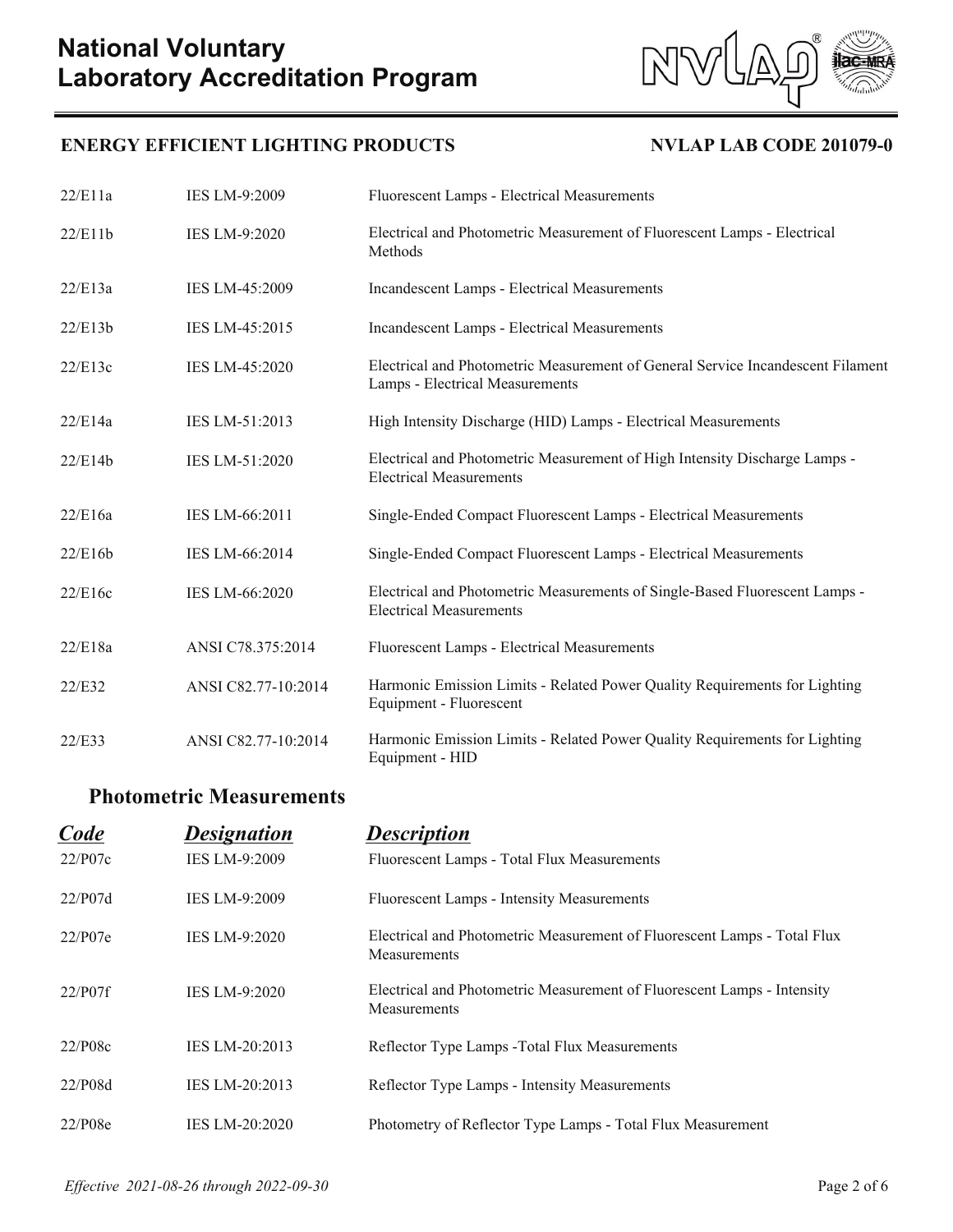# **Laboratory Accreditation Program National Voluntary**





NV

| 22/P10c<br>IES LM-45:2009<br>Incandescent Lamps - Total Flux Measurements<br>22/P10d<br>IES LM-45:2009<br><b>Incandescent Lamps - Intensity Measurements</b><br>22/P10e<br>Incandescent Lamps - Total Flux Measurements<br>IES LM-45:2015<br>22/P10f<br>IES LM-45:2015<br>Incandescent Lamps - Intensity Measurements<br>22/P10g<br>IES LM-45:2020<br>Lamps - Total Flux Measurements<br>22/P10h<br>IES LM-45:2020<br>Lamps - Intensity Measurements<br>22/P11c<br>IES LM-51:2013<br>High-Intensity Discharge Lamps - Total Flux Measurements<br>High-Intensity Discharge Lamps - Intensity Measurements<br>22/P11d<br>IES LM-51:2013<br>Electrical and Photometric Measurement of High Intensity Discharge Lamps -<br>22/P11e<br>IES LM-51:2020<br><b>Total Flux Measurement</b><br>Electrical and Photometric Measurement of High Intensity Discharge Lamps -<br>22/P11f<br>IES LM-51:2020<br><b>Intensity Measurement</b><br>22/P13c<br>IES LM-66:2011<br>Single-Ended Compact Fluorescent Lamps - Total Flux Measurements<br>22/P13d<br>IES LM-66:2011<br>Single-Ended Compact Fluorescent Lamps - Intensity Measurements<br>22/P13e<br>Single-Ended Compact Fluorescent Lamps - Total Flux Measurements<br>IES LM-66:2014<br>22/P13f<br>Single-Ended Compact Fluorescent Lamps - Intensity Measurements<br>IES LM-66:2014<br>Electrical and Photometric Measurements of Single-Based Fluorescent Lamps -<br>22/P13g<br>IES LM-66:2020<br><b>Total Flux Measurements</b><br>Electrical and Photometric Measurements of Single-Based Fluorescent Lamps -<br>IES LM-66:2020<br>22/P13h<br><b>Intensity Measurements</b> | 22/P08f | IES LM-20:2020 | Photometry of Reflector Type Lamps - Intensity Measurement                      |
|---------------------------------------------------------------------------------------------------------------------------------------------------------------------------------------------------------------------------------------------------------------------------------------------------------------------------------------------------------------------------------------------------------------------------------------------------------------------------------------------------------------------------------------------------------------------------------------------------------------------------------------------------------------------------------------------------------------------------------------------------------------------------------------------------------------------------------------------------------------------------------------------------------------------------------------------------------------------------------------------------------------------------------------------------------------------------------------------------------------------------------------------------------------------------------------------------------------------------------------------------------------------------------------------------------------------------------------------------------------------------------------------------------------------------------------------------------------------------------------------------------------------------------------------------------------------------------------------------------------------------|---------|----------------|---------------------------------------------------------------------------------|
|                                                                                                                                                                                                                                                                                                                                                                                                                                                                                                                                                                                                                                                                                                                                                                                                                                                                                                                                                                                                                                                                                                                                                                                                                                                                                                                                                                                                                                                                                                                                                                                                                           |         |                |                                                                                 |
|                                                                                                                                                                                                                                                                                                                                                                                                                                                                                                                                                                                                                                                                                                                                                                                                                                                                                                                                                                                                                                                                                                                                                                                                                                                                                                                                                                                                                                                                                                                                                                                                                           |         |                |                                                                                 |
|                                                                                                                                                                                                                                                                                                                                                                                                                                                                                                                                                                                                                                                                                                                                                                                                                                                                                                                                                                                                                                                                                                                                                                                                                                                                                                                                                                                                                                                                                                                                                                                                                           |         |                |                                                                                 |
|                                                                                                                                                                                                                                                                                                                                                                                                                                                                                                                                                                                                                                                                                                                                                                                                                                                                                                                                                                                                                                                                                                                                                                                                                                                                                                                                                                                                                                                                                                                                                                                                                           |         |                |                                                                                 |
|                                                                                                                                                                                                                                                                                                                                                                                                                                                                                                                                                                                                                                                                                                                                                                                                                                                                                                                                                                                                                                                                                                                                                                                                                                                                                                                                                                                                                                                                                                                                                                                                                           |         |                | Electrical and Photometric Measurement of General Service Incandescent Filament |
|                                                                                                                                                                                                                                                                                                                                                                                                                                                                                                                                                                                                                                                                                                                                                                                                                                                                                                                                                                                                                                                                                                                                                                                                                                                                                                                                                                                                                                                                                                                                                                                                                           |         |                | Electrical and Photometric Measurement of General Service Incandescent Filament |
|                                                                                                                                                                                                                                                                                                                                                                                                                                                                                                                                                                                                                                                                                                                                                                                                                                                                                                                                                                                                                                                                                                                                                                                                                                                                                                                                                                                                                                                                                                                                                                                                                           |         |                |                                                                                 |
|                                                                                                                                                                                                                                                                                                                                                                                                                                                                                                                                                                                                                                                                                                                                                                                                                                                                                                                                                                                                                                                                                                                                                                                                                                                                                                                                                                                                                                                                                                                                                                                                                           |         |                |                                                                                 |
|                                                                                                                                                                                                                                                                                                                                                                                                                                                                                                                                                                                                                                                                                                                                                                                                                                                                                                                                                                                                                                                                                                                                                                                                                                                                                                                                                                                                                                                                                                                                                                                                                           |         |                |                                                                                 |
|                                                                                                                                                                                                                                                                                                                                                                                                                                                                                                                                                                                                                                                                                                                                                                                                                                                                                                                                                                                                                                                                                                                                                                                                                                                                                                                                                                                                                                                                                                                                                                                                                           |         |                |                                                                                 |
|                                                                                                                                                                                                                                                                                                                                                                                                                                                                                                                                                                                                                                                                                                                                                                                                                                                                                                                                                                                                                                                                                                                                                                                                                                                                                                                                                                                                                                                                                                                                                                                                                           |         |                |                                                                                 |
|                                                                                                                                                                                                                                                                                                                                                                                                                                                                                                                                                                                                                                                                                                                                                                                                                                                                                                                                                                                                                                                                                                                                                                                                                                                                                                                                                                                                                                                                                                                                                                                                                           |         |                |                                                                                 |
|                                                                                                                                                                                                                                                                                                                                                                                                                                                                                                                                                                                                                                                                                                                                                                                                                                                                                                                                                                                                                                                                                                                                                                                                                                                                                                                                                                                                                                                                                                                                                                                                                           |         |                |                                                                                 |
|                                                                                                                                                                                                                                                                                                                                                                                                                                                                                                                                                                                                                                                                                                                                                                                                                                                                                                                                                                                                                                                                                                                                                                                                                                                                                                                                                                                                                                                                                                                                                                                                                           |         |                |                                                                                 |
|                                                                                                                                                                                                                                                                                                                                                                                                                                                                                                                                                                                                                                                                                                                                                                                                                                                                                                                                                                                                                                                                                                                                                                                                                                                                                                                                                                                                                                                                                                                                                                                                                           |         |                |                                                                                 |
|                                                                                                                                                                                                                                                                                                                                                                                                                                                                                                                                                                                                                                                                                                                                                                                                                                                                                                                                                                                                                                                                                                                                                                                                                                                                                                                                                                                                                                                                                                                                                                                                                           |         |                |                                                                                 |

**Luminaires**

| <b>Code</b> | <b>Designation</b>    | <b>Description</b>                                                      |
|-------------|-----------------------|-------------------------------------------------------------------------|
| 22/F06      | IES LM-10:1996        | Photometric Testing of Outdoor Fluorescent Luminaires                   |
| 22/F06a     | <b>IES LM-10:2020</b> | Photometric Testing of Roadway and Area Lighting Fluorescent Luminaires |
| 22/F07      | IES LM-31:1995        | Photometric Testing of Roadway Luminaires                               |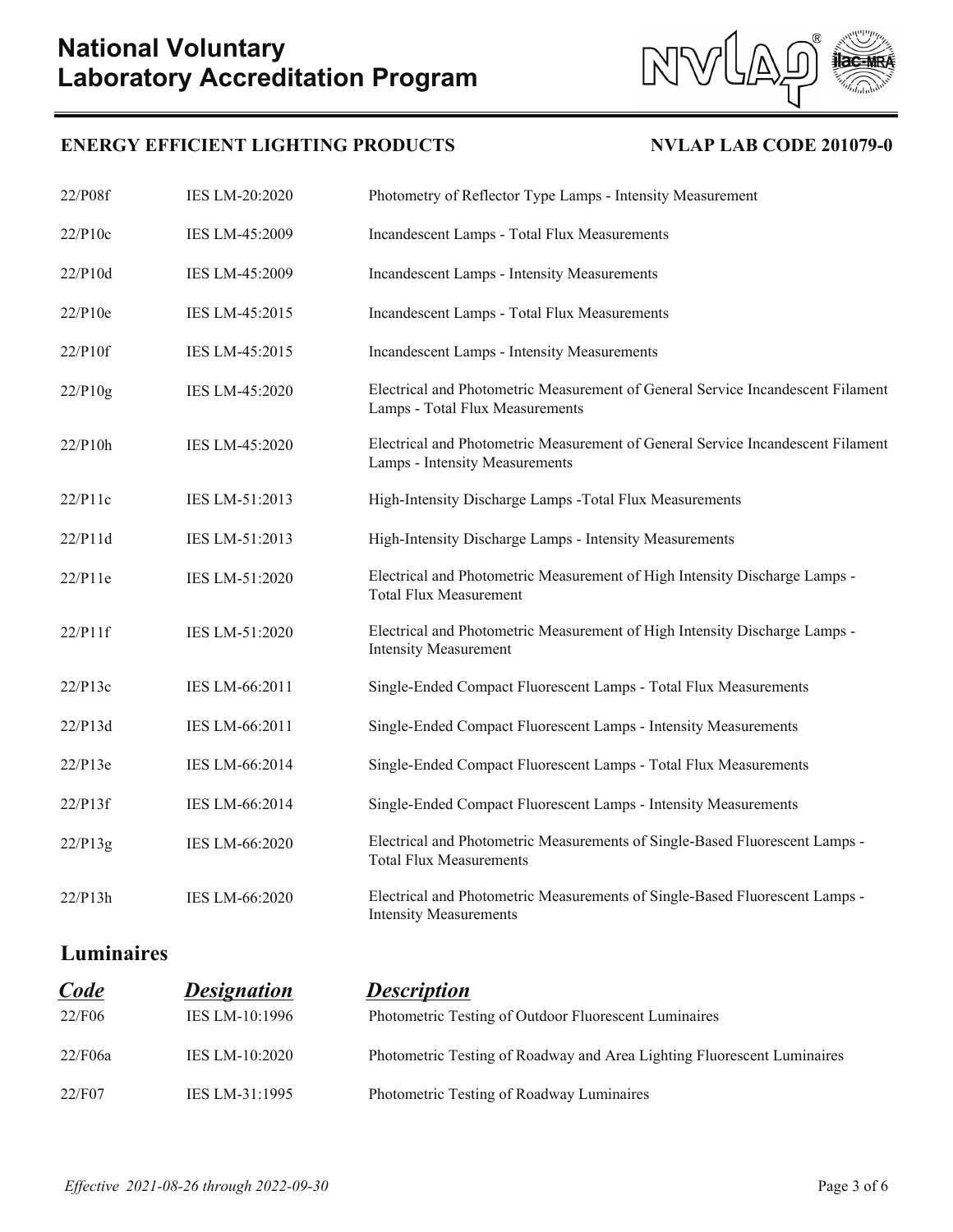

### **ENERGY EFFICIENT LIGHTING PRODUCTS NVLAP LAB CODE 201079-0**

| 22/F07a | IES LM-31:2020        | Photometric Testing for Roadway and Area Lighting Luminaires Using<br>Incandescent or High Intensity Discharge Lamps |
|---------|-----------------------|----------------------------------------------------------------------------------------------------------------------|
| 22/F08  | IES LM-35:2002        | Photometric Testing of Floodlights Using Incandescent Filament or Discharge<br>Lamps                                 |
| 22/F08a | IES LM-35:2020        | Photometric Testing of Floodlights Using High Intensity Discharge or Incandescent<br>Lamps                           |
| 22/F09  | IES LM-41:1998        | Photometric Testing of Indoor Fluorescent Luminaires                                                                 |
| 22/F09a | IES LM-41:2014        | Photometric Testing of Indoor Fluorescent Luminaires                                                                 |
| 22/F09b | IES LM-41:2020        | Photometric Testing of Indoor Fluorescent Luminaires                                                                 |
| 22/F10  | <b>IES LM-46:2004</b> | Photometric Testing of Indoor Luminaires Using High Intensity Discharge or<br>Incandescent Filament Lamps            |
| 22/F10a | <b>IES LM-46:2020</b> | Photometric Testing of Indoor Luminaires Using High Intensity Discharge or<br>Incandescent Filament Lamps            |

# **Solid State Lighting**

# **SSL Color Measurements**

| Code    | <u>Designation</u>          | <u>Description</u>                                                                                                    |
|---------|-----------------------------|-----------------------------------------------------------------------------------------------------------------------|
| 22/S01a | IES LM-58:2013              | Spectroradiometric Measurements                                                                                       |
| 22/S01b | IES LM-58:2020              | Spectroradiometric Measurement Methods for Light Sources                                                              |
| 22/S02  | CIE Pub. 13.3:1995          | Method of Measuring and Specifying Color Rendering of Light Sources                                                   |
| 22/S03  | IES LM-79:2008 (Sec.<br>12) | Solid State Lighting Luminaires - Color Characteristic Measurements                                                   |
| 22/S03a | IES LM-79:2019 (Sec.<br>9)  | Optical and Electrical Measurements of Solid-State Lighting Products -<br><b>Chromaticity Uniformity Measurements</b> |
| 22/S04  | IES LM-16:1993              | Practical Guide to Colorimetry of Light Sources                                                                       |
| 22/S05  | CIE Pub. 15:2004            | Colorimetry                                                                                                           |
| 22/S05a | CIE Pub. 15:2018            | Colorimetry, 4th Edition                                                                                              |
| 22/S23  | ANSI C78.377:2011           | Specifications for the Chromaticity of Solid State Lighting Products                                                  |
| 22/S23a | ANSI C78.377:2015           | Specifications for the Chromaticity of Solid State Lighting Products                                                  |
| 22/S23b | ANSI C78.377:2017           | Specifications for the Chromaticity of Solid State Lighting Products                                                  |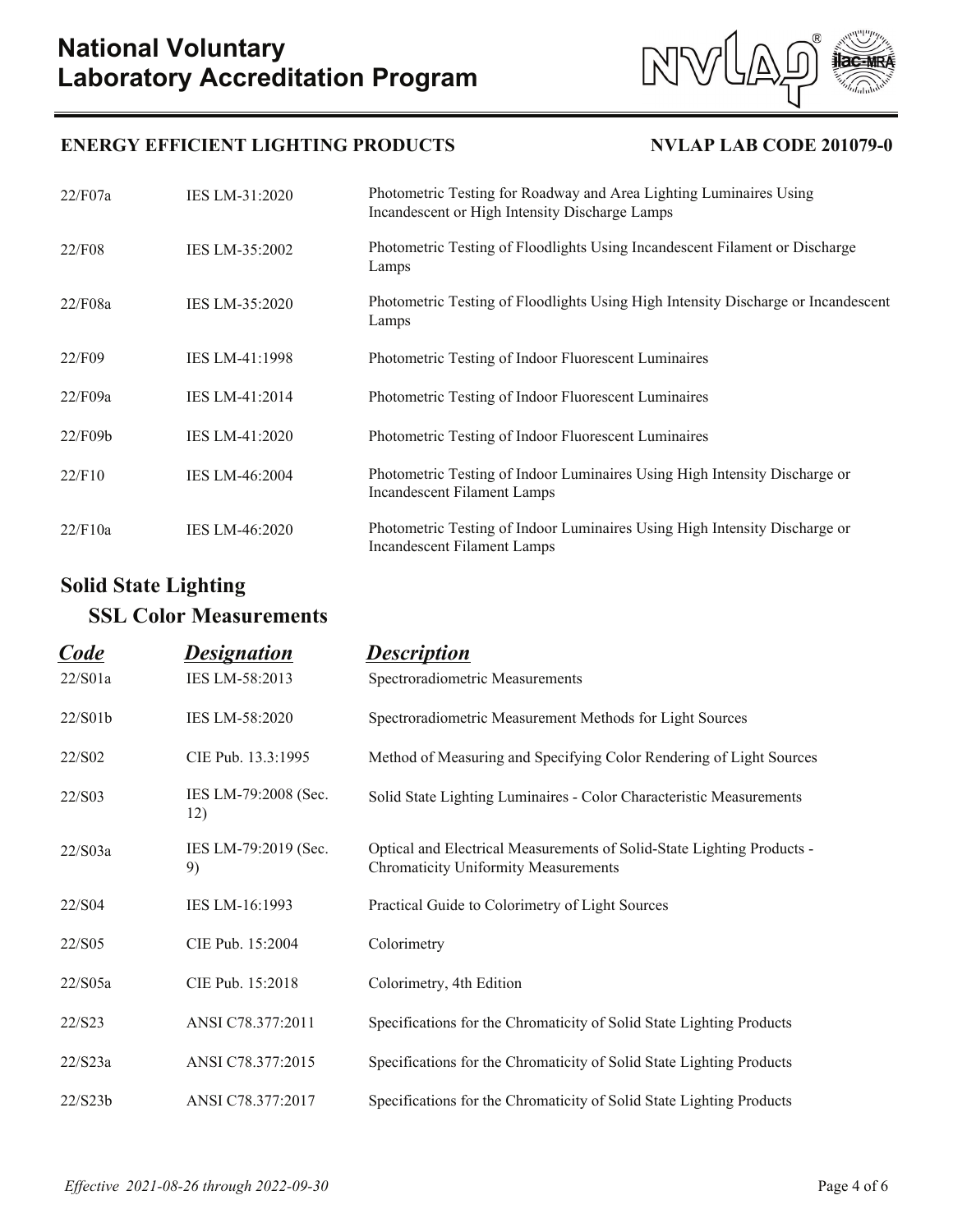

### **ENERGY EFFICIENT LIGHTING PRODUCTS NVLAP LAB CODE 201079-0**

### **SSL Electrical Measurements**

| Code    | <b>Designation</b>         | <b>Description</b>                                                                                          |
|---------|----------------------------|-------------------------------------------------------------------------------------------------------------|
| 22/S07  | ANSI C82.77:2002           | Harmonic Emission Limits - Related Power Quality Requirements for Lighting<br>Equipment                     |
| 22/S07a | ANSI C82.77-10:2014        | Harmonic Emission Limits - Related Power Quality Requirements for Lighting<br>Equipment - Solid State       |
| 22/S38  | IES LM-79:2019 (Sec.<br>5) | Optical and Electrical Measurements of Solid-State Lighting Products - Electrical<br><b>Test Conditions</b> |

# **SSL Photometric Measurements**

| Code    | <b>Designation</b>          | <b>Description</b>                                                                                                                       |
|---------|-----------------------------|------------------------------------------------------------------------------------------------------------------------------------------|
| 22/S09  | IES LM-79:2008 (Sec.<br>9)  | Solid State Lighting Luminaires - Total Flux Measurements (Luminous Efficacy)                                                            |
| 22/S09a | IES LM-79:2019 (Sec.<br>7)  | Optical and Electrical Measurements of Solid-State Lighting Products - Total<br>Luminous Flux and Integrated Optical Measurements        |
| 22/S10  | IES LM-79:2008 (Sec.<br>10) | Solid State Lighting Luminaires - Luminous Intensity Measurements                                                                        |
| 22/S10a | IES LM-79:2019 (Sec.<br>8)  | Optical and Electrical Measurements of Solid-State Lighting Products - Luminous<br>Intensity or Optical Angular Distribution Measurement |
| 22/S13  | <b>IES LM-82-12</b>         | Characterization of LED Light Engines and LED Lamps for Electrical and<br>Photometric Properties as a Function of Temperature            |
| 22/S13a | IES LM-82:2020              | Characterization of Optical and Electrical Properties of Solid-State Lighting<br>Products as a Function of Temperature                   |
| 22/S35  | NEMA 77:2017                | Temporal Light Artifacts: Test Methods and Guidance for Accepted Criteria                                                                |
| 22/S36a | IES LM-20:2013              | Reflector Type Lamps - Total Flux Measurements                                                                                           |
| 22/S36b | IES LM-20:2013              | Reflector Type Lamps - Intensity Measurements                                                                                            |
| 22/S36c | IES LM-20:2020              | Photometry of Reflector Type Lamps - Total Flux Measurement                                                                              |
| 22/S39  | IES LM-90:2020              | Measuring Luminous Flux Waveforms for Use in Temporal Light Artifact (TLA)<br>Calculations                                               |

# **SSL Temperature Measurement**

| Code   | <b>Designation</b> | <b>Description</b>                        |
|--------|--------------------|-------------------------------------------|
| 22/S15 | ANSI/UL 153:2002   | Standard for Portable Electric Luminaires |
|        | $(Secs. 124-128A)$ |                                           |